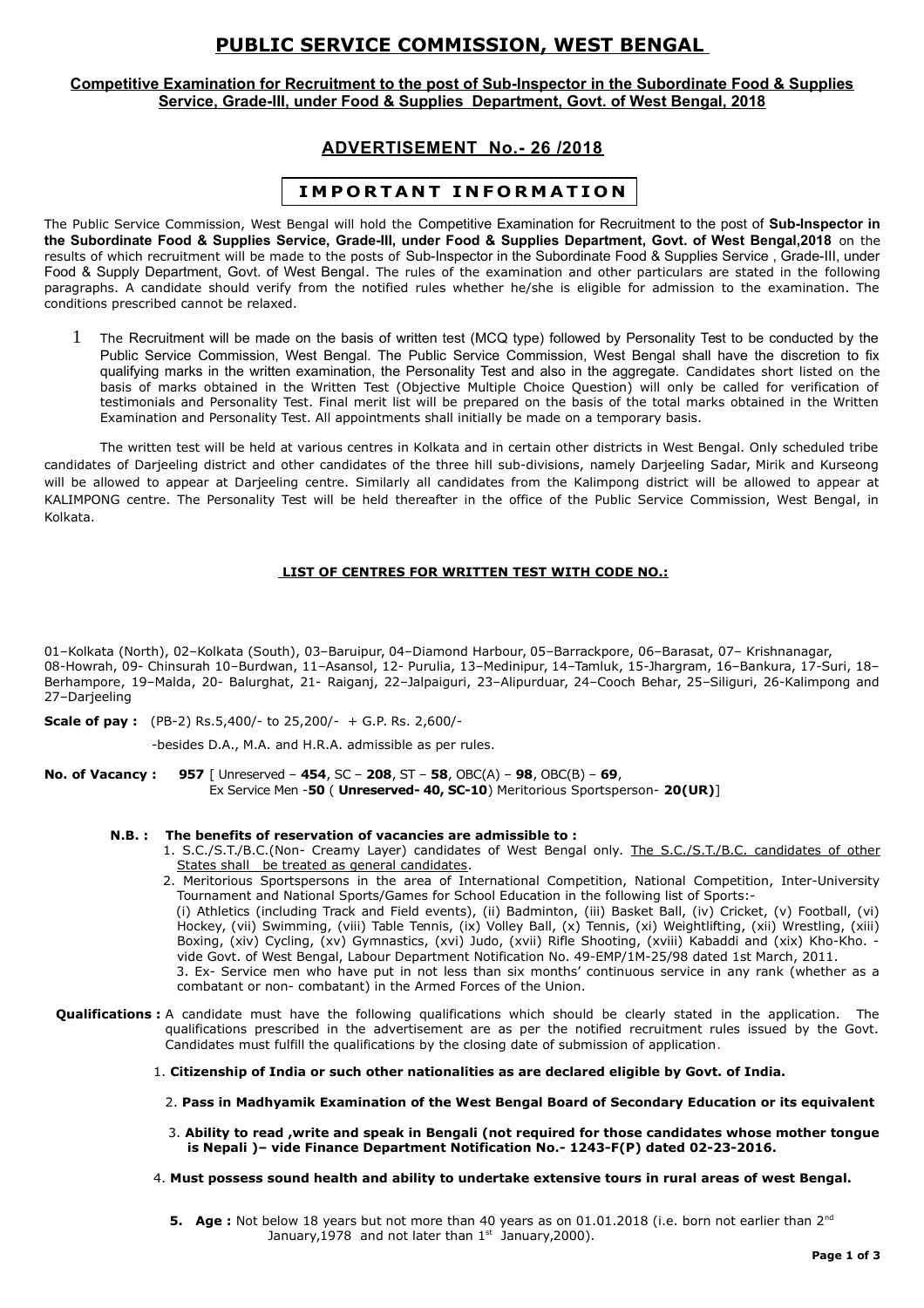#### **Concession in age :**

The upper age limit is relaxable by 5 years for S.C. & S.T. candidates and by 3 years for B.C. (Non- Creamy Layer) candidates. No relaxation is applicable to S.C./S.T./B.C. candidates of other States as they shall be treated as general unreserved candidates.

No claim for being a member of S.C./S.T./B.C. (Non- Creamy Layer), Ex-Servicemen or a meritorious sportsperson will be entertained after the closing date for submission of the application.

Upper age limit is also relaxable for Ex-Servicemen who have put is not less than six month's continuous service in any rank (whether as a Combatant or as a Non- Combatant ) in the Armed Forces of the Union. For such Ex-Servicemen the upper age limit is relaxable by three years more than the period of his service in the Armed Forces. SC/ST/BC candidates not belonging to the State of West Bengal shall be treated as General candidates.

#### **Note :** Date of birth as recorded only in the Madhyamik or equivalent certificate will be accepted. **The age limits apply to all candidates whether in Government Service or not.**

**Fee : Rs.110/-** (Rupees one hundred and ten) only **+** Service Charge 1% of Examination Fee subject to a minimum of Rs.5/- (Rupees Five) only for online payment through debit/credit card plus service charge /GST as applicable as Govt. Duty **or** Service Charge of Rs.5/- (Rupees Five) only for Net Banking **or** Service Charge of Rs.20/- (Rupees Twenty) only for payment through Bank Counter (off-line payment).

 **SC/ST candidates of West Bengal are not required to pay any fee**. BC candidates of West Bengal are, however, required to pay usual fee as aforesaid. NO EXEMPTION OF FEE IS AVAILABLE TO SC/ST/BC CANDIDATES OF OTHER STATES. No claim for refund of the fee will be entertained nor will it be held in reserve for any other examination.

**APPLICATION :** Applications can be submitted by online mode only through [www.pscwbapplication.in](http://www.pscwbapplication.in/) .

## **Particulars and Certificates required :**

(a) A candidate claiming to be S.C., S.T., B.C (Non Creamy layer), Ex-Serviceman, or Meritorious Sportsperson must have a certificate issued on or before closing date of submission of online application in support of his / her claim from a competent authority as specified below :

# **For S.C., S.T. & B.C. Candidates :-**

- i) In the district, the Sub-Divisional Officer of the Sub-Division concerned, and
- ii) In Kolkata, the District Magistrate, South 24-Parganas or such Additional District Magistrate, South 24-Parganas, as may be authorized by the District Magistrate, South 24-Parganas, in this behalf and the District Welfare Officer, Kolkata and Ex-officio Joint Director, Backward Classes Welfare.

[vide the W.B.S.Cs. & S.Ts. (Identification) Act, 1994 and S.Cs. & Ts. Welfare Deptt. Order No. 261-TW/EC/MR-103/94 dated 6.4.95 read with B.C.W. Deptt. Order No.6320-BCH/MR-84/10, dated 24.09.2010 and No.2420- BCW/MR-61/2012 (Pt.), dated 12.07.2013]

iii) BC candidates should renew / revalidate their BC certificates in due time.

# **For Ex-Servicemen :-**

The claim of a candidate for being considered as an Ex-Serviceman should be supported by a certificate from the Army/ Air Force/ Naval Headquarters indicating therein the date of his joining the Armed Forces, the period of his / her service and the date of his/her release from the Armed Forces or the date of the completion of the period of his/her service requisite for being entitled to be released or transferred to the reserve.

### **For Meritorious Sportspersons :-**

Competent Authorities for issuing Certificates to Meritorious Sportspersons are as follows :

| Area                                         | <b>Competent Authority</b>                                                                                                      |
|----------------------------------------------|---------------------------------------------------------------------------------------------------------------------------------|
| <b>International Competition</b>             | Secretary of the National Federation/National Association<br>the Sports concerned.                                              |
| <b>National Competition</b>                  | Secretary of the State Association of the Sports concern                                                                        |
| <b>Inter-University Tournament</b>           | Dean/Director of Sports or other Officer in overall charg<br>Sports of the University concerned.                                |
| National Sports / Games for School Education | Director or Deputy Director in overall charge of Sports/<br>for Schools in the Directorate of School Education, West<br>Bengal. |